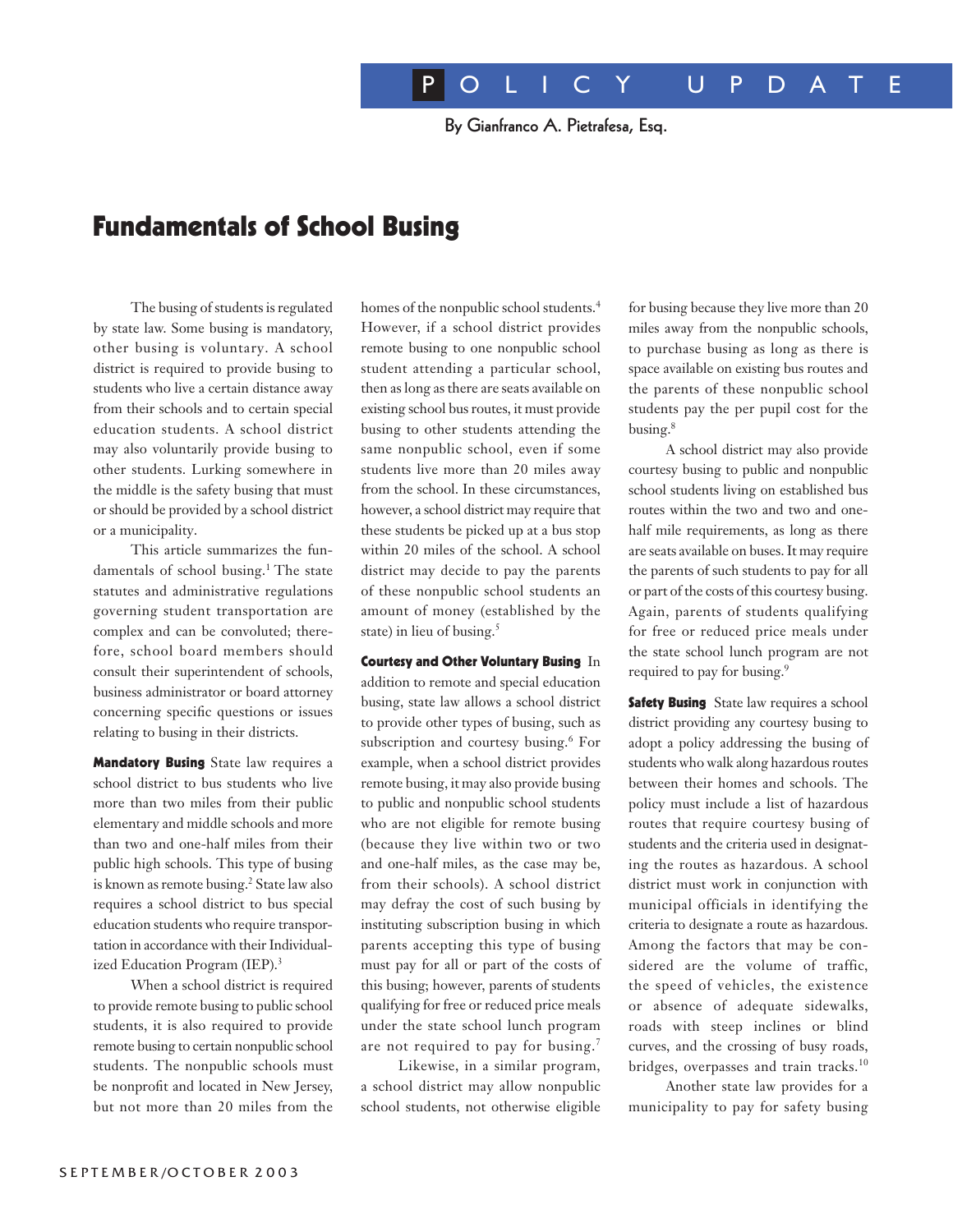instead of a school district. When a governing body of a municipality finds that for safety reasons it is desirable to provide busing, the governing body and the school district can enter into a contract whereby the school district would provide the safety busing but the municipality would pay for it. Under this type of arrangement, the municipality may defray the costs of busing by charging the parents of the students who are bused for safety reasons, except that parents of students qualifying for free or reduced price meals under the state school lunch program are not required to pay for busing. This law does not,

however, prevent a school district from providing safety busing at its own expense if a municipality does not do so.<sup>11</sup>

The month's sample policy on page 36, from the *NJSBA Critical Policy Reference Manual,* is on transportation routes and services. SL

**Gianfranco A. Pietrafesa** is an attorney with the law firm of Cooper, Rose & English, LLP in Summit and Rumson. Mr. Pietrafesa also served on the Hawthorne Board of Education for seven years. The author may be reached at gpietrafesa@crelaw.com.

### **E N D N O T E S :**

- <sup>1</sup> *See N.J.S.A.* 18A:39-1 *et seq.*; *N.J.S.A.* 18A:46-23; *N.J.A.C.* 6A:27-1.1 *et seq*.
- <sup>2</sup> *N.J.S.A.* 18A:39-1; *N.J.A.C.* 6A:27-1.2.
- <sup>3</sup> *N.J.S.A.* 18A:46-23; *N.J.A.C.* 6A:27-1.2.
- <sup>4</sup>*N.J.S.A*. 18A:39-1; *N.J.A.C.* 6A:27-2.2. <sup>5</sup>*N.J.S.A.* 18A:39-1.6; *N.J.A.C.* 6A:27-2.1.
- <sup>6</sup>*N.J.S.A.* 18A:39-1.1; *N.J.A.C.* 6A:27-1.3.
- <sup>7</sup>*N.J.S.A.* 18A:39-1.3 & :39-1.4. *See also N.H.A.C.* 6A:27-1.3(e).
- <sup>8</sup> *N.J.S.A.* 18A:39-1.7.
- <sup>9</sup> *N.J.S.A.* 18A:39-1.8 & :39-1.9. *See also N.J.A.C.* 6A:27-1.3(e).
- <sup>10</sup> *N.J.S.A.* 18A:39-1.5.
- <sup>11</sup> *N.J.S.A.* 18A:39-1.2. *See also N.J.A.C.* 6A:27-1.3(d).

## NJSBA Policy Services Sample Policy Schnees (1995) (1995) (1995) (1995) (1996) (1995) (1996) (1996) (1996) (1996) (1996) (1997) (199<br>Sample Policy (1997) (1997) (1998) (1999) (1999) (1999) (1999) (1999) (1999) (1999) (1999) (1999) (1999) (199

### TRANSPORTATION ROUTES AND SERVICES

The board of education directs the chief school administrator to supervise development of bus routes to provide safe, economical and reasonably expeditious transportation for:

- A. Pupils who live remote from the schoolhouse as defined by New Jersey law;
- B. Educationally disabled pupils in accordance with their IEP;
- C. Pupils participating in board-approved extracurricular activities or field trips;
- D. Pupils whose route to the school is deemed hazardous by the board;
- E. Other pupils as required by law.

The criteria to be used in designing routes and assigning pupils to them shall include:

- A. The distance to be traveled to and from school;
- B. The age and state of health of the child;
- C. The requirements of the instructional program;
- D. The hazards involved on the route to be traveled.

Transportation to and from school shall be provided as required by law to eligible nonpublic school pupils and to pupils attending charter schools. All pupils riding on district buses shall be required to observe the district's bus conduct regulations or risk loss of the privilege of such transportation.

On a space-available basis, the board may transport both public and nonpublic students who live within statutory limits (courtesy busing). The board or a cooperative transportation services agency may charge for this service. The charge shall be equitable and shall include, but not be limited to, the cost of fuel, driver salaries and insurance.

Buses, whether contracted or district-owned, shall be kept in optimum condition and shall conform to all state safety regulations.

Bus routes must be acted upon by the board and submitted to the county office.

continued